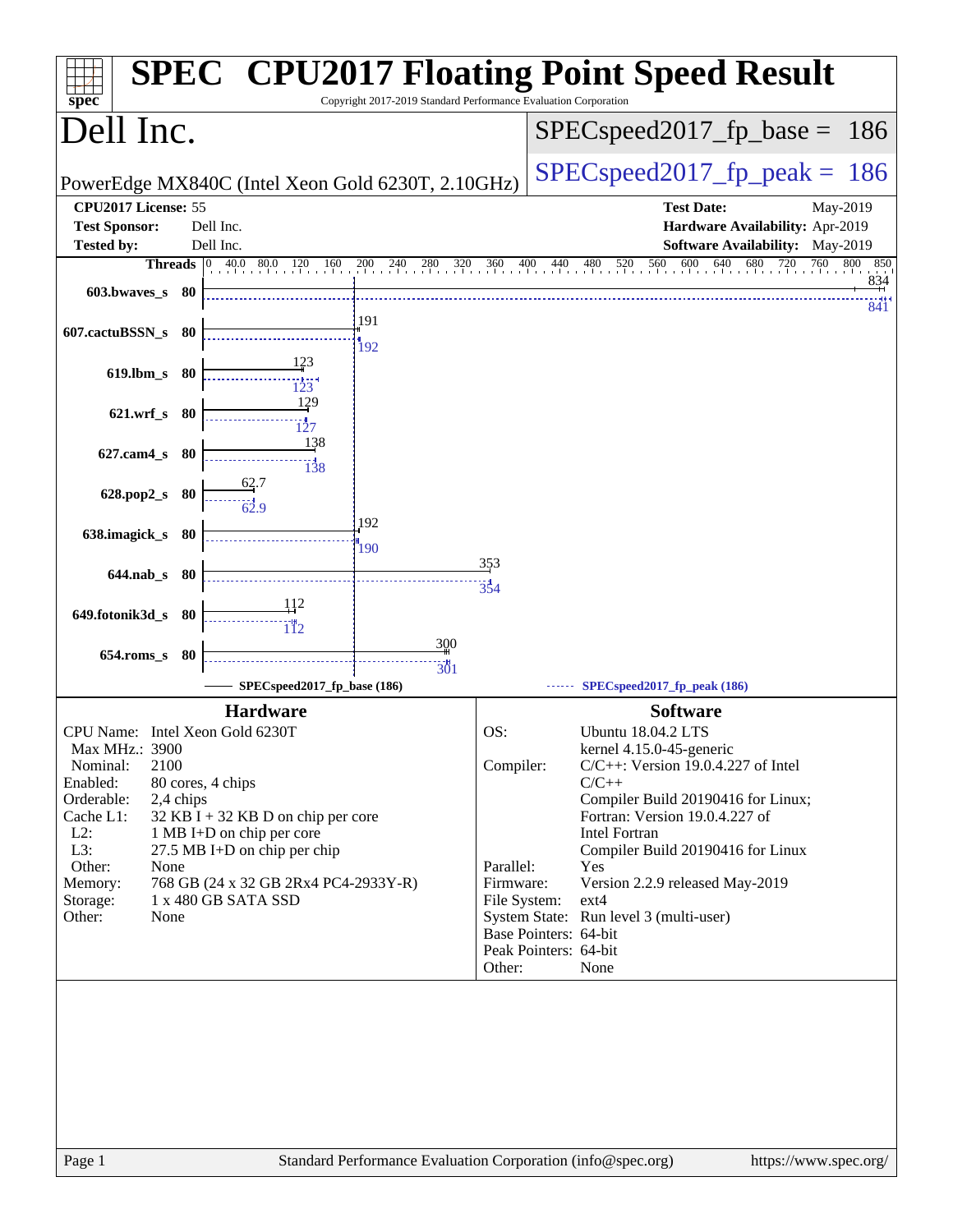| <b>SPEC CPU2017 Floating Point Speed Result</b>                         |                                                   |                |            |                |       |                      |       |                |                |              |                   |              |                                        |              |
|-------------------------------------------------------------------------|---------------------------------------------------|----------------|------------|----------------|-------|----------------------|-------|----------------|----------------|--------------|-------------------|--------------|----------------------------------------|--------------|
| spec<br>Copyright 2017-2019 Standard Performance Evaluation Corporation |                                                   |                |            |                |       |                      |       |                |                |              |                   |              |                                        |              |
| Dell Inc.<br>$SPEC speed2017_f p\_base = 186$                           |                                                   |                |            |                |       |                      |       |                |                |              |                   |              |                                        |              |
|                                                                         |                                                   |                |            |                |       |                      |       |                |                |              |                   |              |                                        |              |
|                                                                         | $SPEC speed2017_fp\_peak = 186$                   |                |            |                |       |                      |       |                |                |              |                   |              |                                        |              |
|                                                                         | PowerEdge MX840C (Intel Xeon Gold 6230T, 2.10GHz) |                |            |                |       |                      |       |                |                |              |                   |              |                                        |              |
| CPU2017 License: 55                                                     |                                                   |                |            |                |       |                      |       |                |                |              | <b>Test Date:</b> |              | May-2019                               |              |
| <b>Test Sponsor:</b>                                                    | Dell Inc.                                         |                |            |                |       |                      |       |                |                |              |                   |              | Hardware Availability: Apr-2019        |              |
| <b>Tested by:</b>                                                       | Dell Inc.                                         |                |            |                |       |                      |       |                |                |              |                   |              | <b>Software Availability:</b> May-2019 |              |
|                                                                         |                                                   |                |            |                |       | <b>Results Table</b> |       |                |                |              |                   |              |                                        |              |
|                                                                         |                                                   |                |            | <b>Base</b>    |       |                      |       |                |                |              | <b>Peak</b>       |              |                                        |              |
| <b>Benchmark</b>                                                        | <b>Threads</b>                                    | <b>Seconds</b> | Ratio      | <b>Seconds</b> | Ratio | <b>Seconds</b>       | Ratio | <b>Threads</b> | <b>Seconds</b> | <b>Ratio</b> | <b>Seconds</b>    | <b>Ratio</b> | <b>Seconds</b>                         | <b>Ratio</b> |
| 603.bwayes s                                                            | 80                                                | 70.3           | 840        | 73.5           | 803   | 70.8                 |       |                |                | 841          |                   |              |                                        |              |
| 607.cactuBSSN s                                                         |                                                   |                |            |                |       |                      | 834   | 80             | 70.2           |              | 70.5              | 836          | 69.6                                   | 848          |
|                                                                         | 80                                                | 87.4           | <u>191</u> | 86.6           | 192   | 87.5                 | 191   | 80             | 86.6           | <u>192</u>   | 87.0              | 192          | 86.3                                   | 193          |
| $619.$ lbm s                                                            | 80                                                | 43.1           | 122        | 42.4           | 123   | 42.2                 | 124   | 80             | 37.0           | 142          | 42.6              | <u>123</u>   | 43.0                                   | 122          |
| $621$ .wrf s                                                            | 80                                                | 102            | 129        | 102            | 130   | 102                  | 129   | 80             | 104            | 127          | 105               | 126          | 104                                    | 127          |
| $627.cam4_s$                                                            | 80                                                | 64.3           | 138        | 64.1           | 138   | 64.2                 | 138   | 80             | 64.2           | 138          | 64.0              | 139          | 64.3                                   | 138          |
| 628.pop2_s                                                              | 80                                                | 191            | 62.2       | 189            | 62.8  | 189                  | 62.7  | 80             | 189            | 62.9         | 188               | 63.1         | 191                                    | 62.3         |
| 638.imagick_s                                                           | 80                                                | 75.0           | 192        | 75.0           | 192   | 75.5                 | 191   | 80             | 76.6           | 188          | 75.5              | 191          | <b>75.9</b>                            | <u>190</u>   |
| $644$ .nab_s                                                            | 80                                                | 49.4           | 354        | 49.4           | 353   | 49.4                 | 353   | 80             | 49.5           | 353          | 49.4              | 354          | 49.4                                   | 354          |
| 649.fotonik3d_s                                                         | 80                                                | 81.1           | 112        | 80.3           | 114   | 86.5                 | 105   | 80             | 83.3           | 109          | 79.8              | 114          | 81.4                                   | <u>112</u>   |

**[SPECspeed2017\\_fp\\_base =](http://www.spec.org/auto/cpu2017/Docs/result-fields.html#SPECspeed2017fpbase) 186 [SPECspeed2017\\_fp\\_peak =](http://www.spec.org/auto/cpu2017/Docs/result-fields.html#SPECspeed2017fppeak) 186**

Results appear in the [order in which they were run.](http://www.spec.org/auto/cpu2017/Docs/result-fields.html#RunOrder) Bold underlined text [indicates a median measurement](http://www.spec.org/auto/cpu2017/Docs/result-fields.html#Median).

#### **[Submit Notes](http://www.spec.org/auto/cpu2017/Docs/result-fields.html#SubmitNotes)**

 The numactl mechanism was used to bind copies to processors. The config file option 'submit' was used to generate numactl commands to bind each copy to a specific processor. For details, please see the config file.

### **[Operating System Notes](http://www.spec.org/auto/cpu2017/Docs/result-fields.html#OperatingSystemNotes)**

Stack size set to unlimited using "ulimit -s unlimited"

#### **[General Notes](http://www.spec.org/auto/cpu2017/Docs/result-fields.html#GeneralNotes)**

Environment variables set by runcpu before the start of the run: LD LIBRARY PATH = "/home/cpu2017/lib/ia32:/home/cpu2017/lib/intel64" Binaries compiled on a system with 1x Intel Core i9-7900X CPU + 32GB RAM memory using Redhat Enterprise Linux 7.5 NA: The test sponsor attests, as of date of publication, that CVE-2017-5754 (Meltdown) is mitigated in the system as tested and documented. Yes: The test sponsor attests, as of date of publication, that CVE-2017-5753 (Spectre variant 1) is mitigated in the system as tested and documented. Yes: The test sponsor attests, as of date of publication, that CVE-2017-5715 (Spectre variant 2) is mitigated in the system as tested and documented. Transparent Huge Pages enabled by default Prior to runcpu invocation Filesystem page cache synced and cleared with: sync; echo 3> /proc/sys/vm/drop\_caches runcpu command invoked through numactl i.e.: numactl --interleave=all runcpu <etc>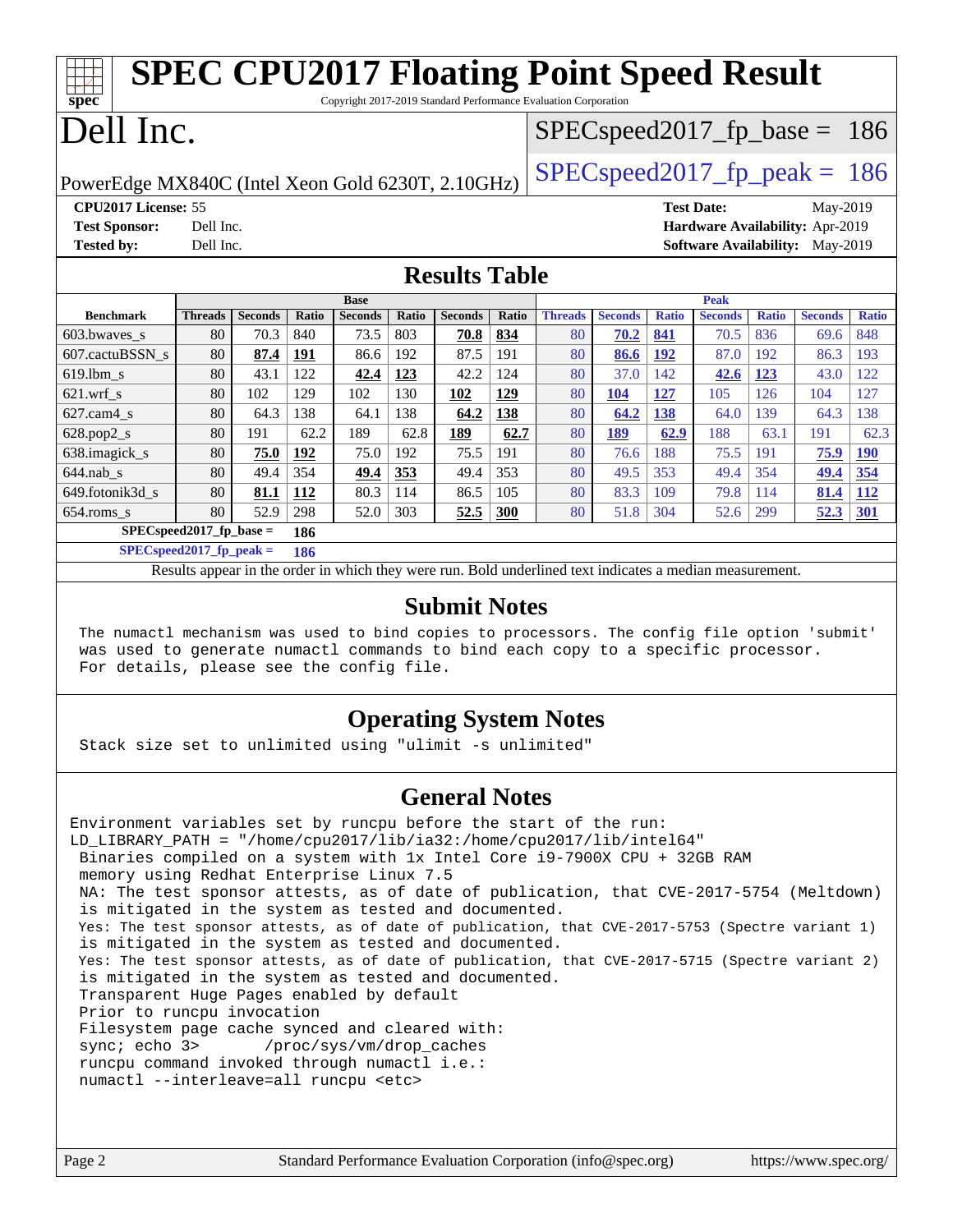| <b>SPEC CPU2017 Floating Point Speed Result</b><br>Copyright 2017-2019 Standard Performance Evaluation Corporation<br>spec <sup>®</sup>                                                                                                                                                                                                                                                                                                                                                                                                                                                                                                                                                                                                                                                                                                                                                                                                                                                                                                                                                                                                                                                                                                                                                                                                                                                                                                                                                                                                                                                                                                                                                                                                                                                                             |                                                                                                     |
|---------------------------------------------------------------------------------------------------------------------------------------------------------------------------------------------------------------------------------------------------------------------------------------------------------------------------------------------------------------------------------------------------------------------------------------------------------------------------------------------------------------------------------------------------------------------------------------------------------------------------------------------------------------------------------------------------------------------------------------------------------------------------------------------------------------------------------------------------------------------------------------------------------------------------------------------------------------------------------------------------------------------------------------------------------------------------------------------------------------------------------------------------------------------------------------------------------------------------------------------------------------------------------------------------------------------------------------------------------------------------------------------------------------------------------------------------------------------------------------------------------------------------------------------------------------------------------------------------------------------------------------------------------------------------------------------------------------------------------------------------------------------------------------------------------------------|-----------------------------------------------------------------------------------------------------|
| Dell Inc.                                                                                                                                                                                                                                                                                                                                                                                                                                                                                                                                                                                                                                                                                                                                                                                                                                                                                                                                                                                                                                                                                                                                                                                                                                                                                                                                                                                                                                                                                                                                                                                                                                                                                                                                                                                                           | $SPEC speed2017_fp\_base = 186$                                                                     |
| PowerEdge MX840C (Intel Xeon Gold 6230T, 2.10GHz)                                                                                                                                                                                                                                                                                                                                                                                                                                                                                                                                                                                                                                                                                                                                                                                                                                                                                                                                                                                                                                                                                                                                                                                                                                                                                                                                                                                                                                                                                                                                                                                                                                                                                                                                                                   | $SPEC speed2017_fp\_peak = 186$                                                                     |
| CPU2017 License: 55<br>Dell Inc.<br><b>Test Sponsor:</b><br>Dell Inc.<br><b>Tested by:</b>                                                                                                                                                                                                                                                                                                                                                                                                                                                                                                                                                                                                                                                                                                                                                                                                                                                                                                                                                                                                                                                                                                                                                                                                                                                                                                                                                                                                                                                                                                                                                                                                                                                                                                                          | <b>Test Date:</b><br>May-2019<br>Hardware Availability: Apr-2019<br>Software Availability: May-2019 |
| <b>Platform Notes</b>                                                                                                                                                                                                                                                                                                                                                                                                                                                                                                                                                                                                                                                                                                                                                                                                                                                                                                                                                                                                                                                                                                                                                                                                                                                                                                                                                                                                                                                                                                                                                                                                                                                                                                                                                                                               |                                                                                                     |
| BIOS settings:<br>ADDDC setting disabled<br>Sub NUMA Cluster enabled<br>Virtualization Technology disabled<br>DCU Streamer Prefetcher disabled<br>System Profile set to Custom<br>CPU Performance set to Maximum Performance<br>C States set to Autonomous<br>C1E disabled<br>Uncore Frequency set to Dynamic<br>Energy Efficiency Policy set to Performance<br>Memory Patrol Scrub disabled<br>Logical Processor disabled<br>CPU Interconnect Bus Link Power Management disabled<br>PCI ASPM L1 Link Power Management disabled<br>Sysinfo program /home/cpu2017/bin/sysinfo<br>Rev: r5974 of 2018-05-19 9bcde8f2999c33d61f64985e45859ea9<br>running on intel-sut Wed Jun 19 02:25:10 2019<br>SUT (System Under Test) info as seen by some common utilities.<br>For more information on this section, see<br>https://www.spec.org/cpu2017/Docs/config.html#sysinfo<br>From /proc/cpuinfo<br>model name: $Intel(R)$ Xeon(R) Gold 6230T CPU @ 2.10GHz<br>"physical id"s (chips)<br>80 "processors"<br>cores, siblings (Caution: counting these is hw and system dependent. The following<br>excerpts from /proc/cpuinfo might not be reliable. Use with caution.)<br>cpu cores : 20<br>siblings : 20<br>physical 0: cores 0 1 2 3 4 8 9 10 11 12 16 17 18 19 20 24 25 26 27 28<br>physical 1: cores 0 1 2 3 4 8 9 10 11 12 16 17 18 19 20 24 25 26 27 28<br>physical 2: cores 0 1 2 3 4 8 9 10 11 12 16 17 18 19 20 24 25 26 27 28<br>physical 3: cores 0 1 2 3 4 8 9 10 11 12 16 17 18 19 20 24 25 26 27 28<br>From lscpu:<br>Architecture:<br>x86 64<br>$32$ -bit, $64$ -bit<br>$CPU$ op-mode(s):<br>Little Endian<br>Byte Order:<br>CPU(s):<br>80<br>On-line CPU(s) list: $0-79$<br>Thread(s) per core:<br>1<br>Core(s) per socket:<br>20<br>Socket(s):<br>4<br>4<br>NUMA $node(s):$<br>Vendor ID:<br>GenuineIntel |                                                                                                     |
| (Continued on next page)                                                                                                                                                                                                                                                                                                                                                                                                                                                                                                                                                                                                                                                                                                                                                                                                                                                                                                                                                                                                                                                                                                                                                                                                                                                                                                                                                                                                                                                                                                                                                                                                                                                                                                                                                                                            |                                                                                                     |
| Page 3<br>Standard Performance Evaluation Corporation (info@spec.org)                                                                                                                                                                                                                                                                                                                                                                                                                                                                                                                                                                                                                                                                                                                                                                                                                                                                                                                                                                                                                                                                                                                                                                                                                                                                                                                                                                                                                                                                                                                                                                                                                                                                                                                                               | https://www.spec.org/                                                                               |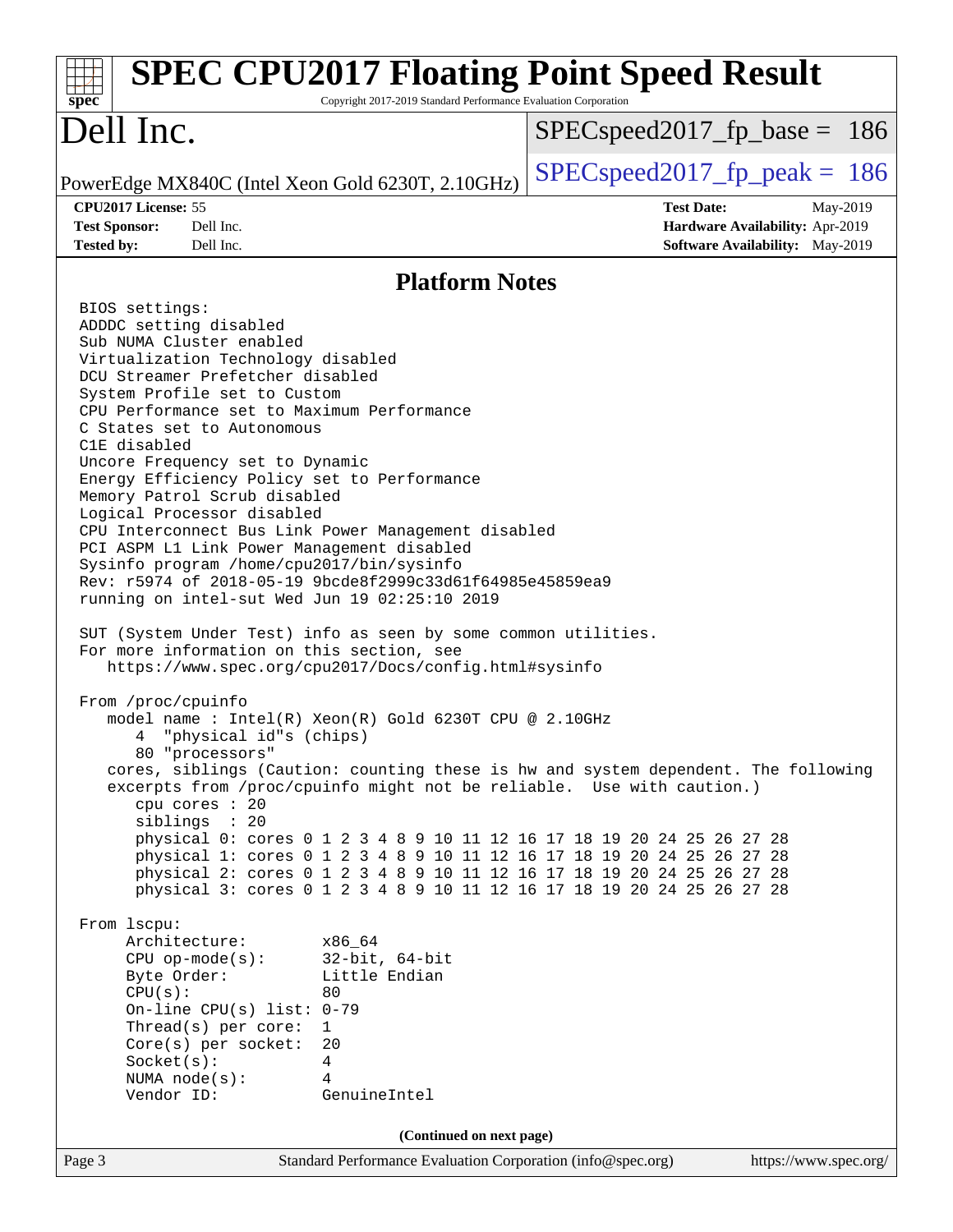| spec <sup>®</sup>                                                                                                                                                                                                                                                                                                                                                                                                                                                               | Copyright 2017-2019 Standard Performance Evaluation Corporation                                                            | <b>SPEC CPU2017 Floating Point Speed Result</b>                                                                                                                                                                                                                                                                                                                                                                                                                                                                                                                                                                                                                                                                                                                                                                                                                                                                                                                                                                                                                                                                                                                                                                                                               |  |  |  |  |
|---------------------------------------------------------------------------------------------------------------------------------------------------------------------------------------------------------------------------------------------------------------------------------------------------------------------------------------------------------------------------------------------------------------------------------------------------------------------------------|----------------------------------------------------------------------------------------------------------------------------|---------------------------------------------------------------------------------------------------------------------------------------------------------------------------------------------------------------------------------------------------------------------------------------------------------------------------------------------------------------------------------------------------------------------------------------------------------------------------------------------------------------------------------------------------------------------------------------------------------------------------------------------------------------------------------------------------------------------------------------------------------------------------------------------------------------------------------------------------------------------------------------------------------------------------------------------------------------------------------------------------------------------------------------------------------------------------------------------------------------------------------------------------------------------------------------------------------------------------------------------------------------|--|--|--|--|
| Dell Inc.                                                                                                                                                                                                                                                                                                                                                                                                                                                                       |                                                                                                                            | $SPEC speed2017_f p\_base = 186$                                                                                                                                                                                                                                                                                                                                                                                                                                                                                                                                                                                                                                                                                                                                                                                                                                                                                                                                                                                                                                                                                                                                                                                                                              |  |  |  |  |
| PowerEdge MX840C (Intel Xeon Gold 6230T, 2.10GHz)                                                                                                                                                                                                                                                                                                                                                                                                                               |                                                                                                                            | $SPEC speed2017_fp\_peak = 186$                                                                                                                                                                                                                                                                                                                                                                                                                                                                                                                                                                                                                                                                                                                                                                                                                                                                                                                                                                                                                                                                                                                                                                                                                               |  |  |  |  |
| CPU2017 License: 55<br><b>Test Sponsor:</b><br>Dell Inc.<br><b>Tested by:</b><br>Dell Inc.                                                                                                                                                                                                                                                                                                                                                                                      |                                                                                                                            | <b>Test Date:</b><br>May-2019<br>Hardware Availability: Apr-2019<br><b>Software Availability:</b> May-2019                                                                                                                                                                                                                                                                                                                                                                                                                                                                                                                                                                                                                                                                                                                                                                                                                                                                                                                                                                                                                                                                                                                                                    |  |  |  |  |
| <b>Platform Notes (Continued)</b>                                                                                                                                                                                                                                                                                                                                                                                                                                               |                                                                                                                            |                                                                                                                                                                                                                                                                                                                                                                                                                                                                                                                                                                                                                                                                                                                                                                                                                                                                                                                                                                                                                                                                                                                                                                                                                                                               |  |  |  |  |
| CPU family:                                                                                                                                                                                                                                                                                                                                                                                                                                                                     | 6                                                                                                                          |                                                                                                                                                                                                                                                                                                                                                                                                                                                                                                                                                                                                                                                                                                                                                                                                                                                                                                                                                                                                                                                                                                                                                                                                                                                               |  |  |  |  |
| Model:<br>Model name:<br>Stepping:<br>CPU MHz:<br>BogoMIPS:<br>Virtualization:<br>L1d cache:<br>Lli cache:<br>L2 cache:<br>L3 cache:<br>NUMA node0 CPU(s):<br>NUMA nodel CPU(s):<br>NUMA $node2$ $CPU(s)$ :<br>NUMA $node3$ $CPU(s)$ :<br>Flaqs:                                                                                                                                                                                                                                | 85<br>$Intel(R) Xeon(R) Gold 6230T CPU @ 2.10GHz$<br>7<br>1075.112<br>4200.00<br>$VT - x$<br>32K<br>32K<br>1024K<br>28160K | 0, 4, 8, 12, 16, 20, 24, 28, 32, 36, 40, 44, 48, 52, 56, 60, 64, 68, 72, 76<br>1, 5, 9, 13, 17, 21, 25, 29, 33, 37, 41, 45, 49, 53, 57, 61, 65, 69, 73, 77<br>2, 6, 10, 14, 18, 22, 26, 30, 34, 38, 42, 46, 50, 54, 58, 62, 66, 70, 74, 78<br>3, 7, 11, 15, 19, 23, 27, 31, 35, 39, 43, 47, 51, 55, 59, 63, 67, 71, 75, 79<br>fpu vme de pse tsc msr pae mce cx8 apic sep mtrr pge mca cmov<br>pat pse36 clflush dts acpi mmx fxsr sse sse2 ss ht tm pbe syscall nx pdpelgb rdtscp<br>lm constant_tsc art arch_perfmon pebs bts rep_good nopl xtopology nonstop_tsc cpuid<br>aperfmperf pni pclmulqdq dtes64 monitor ds_cpl vmx smx est tm2 ssse3 sdbg fma cx16<br>xtpr pdcm pcid dca sse4_1 sse4_2 x2apic movbe popcnt aes xsave avx f16c rdrand<br>lahf_lm abm 3dnowprefetch cpuid_fault epb cat_13 cdp_13 invpcid_single intel_ppin<br>ssbd mba ibrs ibpb stibp ibrs_enhanced tpr_shadow vnmi flexpriority ept vpid<br>fsgsbase tsc_adjust bmil hle avx2 smep bmi2 erms invpcid rtm cqm mpx rdt_a avx512f<br>avx512dq rdseed adx smap clflushopt clwb intel_pt avx512cd avx512bw avx512vl<br>xsaveopt xsavec xgetbvl xsaves cqm_llc cqm_occup_llc cqm_mbm_total cqm_mbm_local<br>dtherm ida arat pln pts pku ospke avx512_vnni flush_l1d arch_capabilities |  |  |  |  |
| /proc/cpuinfo cache data<br>cache size : 28160 KB                                                                                                                                                                                                                                                                                                                                                                                                                               |                                                                                                                            |                                                                                                                                                                                                                                                                                                                                                                                                                                                                                                                                                                                                                                                                                                                                                                                                                                                                                                                                                                                                                                                                                                                                                                                                                                                               |  |  |  |  |
| physical chip.<br>$available: 4 nodes (0-3)$<br>node 0 cpus: 0 4 8 12 16 20 24 28 32 36 40 44 48 52 56 60 64 68 72 76<br>node 0 size: 191893 MB<br>node 0 free: 189114 MB<br>node 1 cpus: 1 5 9 13 17 21 25 29 33 37 41 45 49 53 57 61 65 69 73 77<br>node 1 size: 193532 MB<br>node 1 free: 191892 MB<br>node 2 size: 193532 MB<br>node 2 free: 190891 MB<br>node 3 size: 193530 MB<br>node 3 free: 192191 MB<br>node distances:<br>$\mathbf{1}$<br>node<br>$\Omega$<br>2<br>3 |                                                                                                                            | From numactl --hardware WARNING: a numactl 'node' might or might not correspond to a<br>node 2 cpus: 2 6 10 14 18 22 26 30 34 38 42 46 50 54 58 62 66 70 74 78<br>node 3 cpus: 3 7 11 15 19 23 27 31 35 39 43 47 51 55 59 63 67 71 75 79                                                                                                                                                                                                                                                                                                                                                                                                                                                                                                                                                                                                                                                                                                                                                                                                                                                                                                                                                                                                                      |  |  |  |  |
|                                                                                                                                                                                                                                                                                                                                                                                                                                                                                 | (Continued on next page)                                                                                                   |                                                                                                                                                                                                                                                                                                                                                                                                                                                                                                                                                                                                                                                                                                                                                                                                                                                                                                                                                                                                                                                                                                                                                                                                                                                               |  |  |  |  |
| Page 4                                                                                                                                                                                                                                                                                                                                                                                                                                                                          | Standard Performance Evaluation Corporation (info@spec.org)                                                                | https://www.spec.org/                                                                                                                                                                                                                                                                                                                                                                                                                                                                                                                                                                                                                                                                                                                                                                                                                                                                                                                                                                                                                                                                                                                                                                                                                                         |  |  |  |  |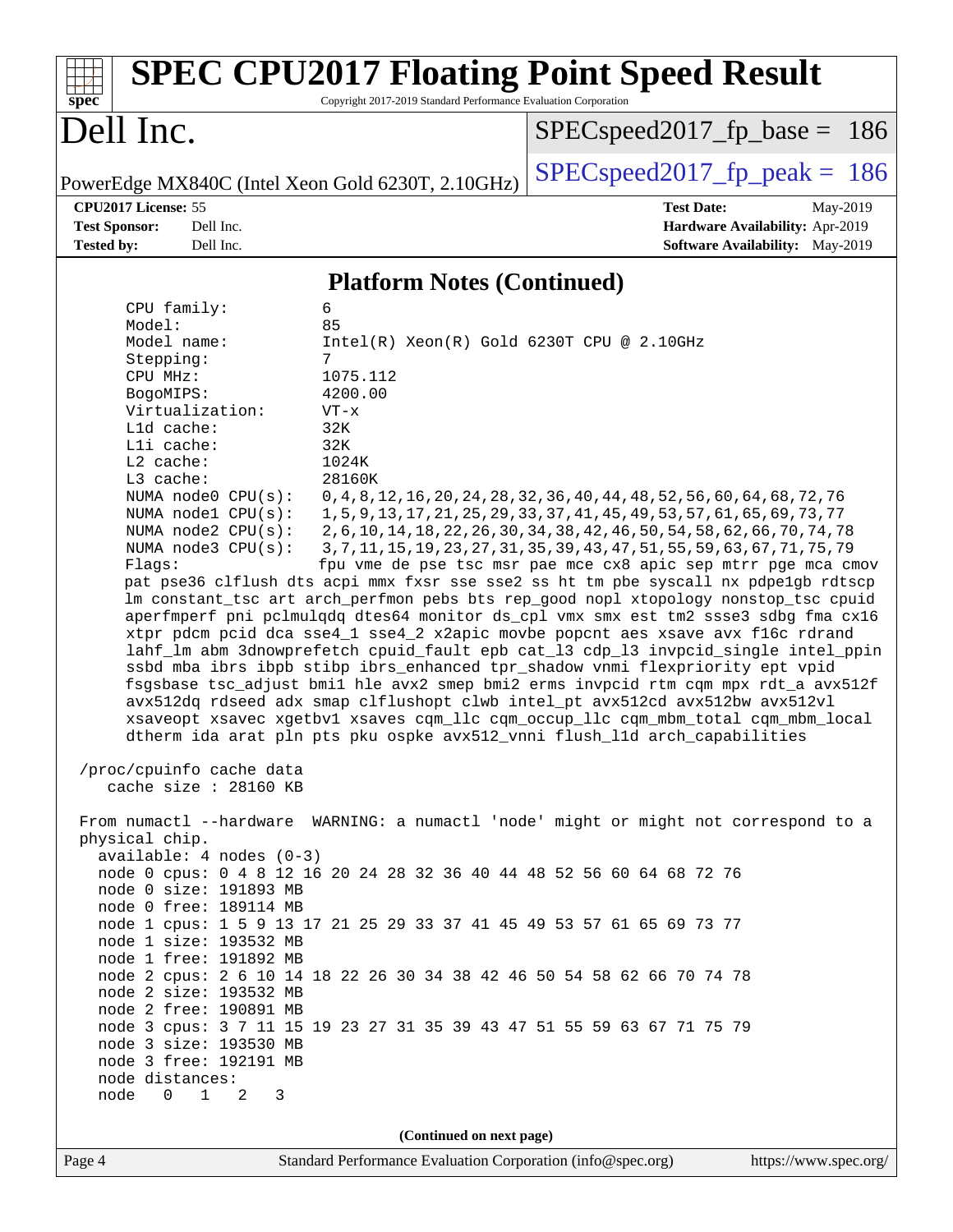| <b>SPEC CPU2017 Floating Point Speed Result</b><br>Copyright 2017-2019 Standard Performance Evaluation Corporation<br>$spec^*$                                                                                                                                                                                                                                                                                                                                                                                                                                                                                                                                                                                                                                                                                                                                                                                                                                                                                                                                                                                                                                                                                                                                                                                                                                                                                                                                                                                                                                        |                                                                                                     |
|-----------------------------------------------------------------------------------------------------------------------------------------------------------------------------------------------------------------------------------------------------------------------------------------------------------------------------------------------------------------------------------------------------------------------------------------------------------------------------------------------------------------------------------------------------------------------------------------------------------------------------------------------------------------------------------------------------------------------------------------------------------------------------------------------------------------------------------------------------------------------------------------------------------------------------------------------------------------------------------------------------------------------------------------------------------------------------------------------------------------------------------------------------------------------------------------------------------------------------------------------------------------------------------------------------------------------------------------------------------------------------------------------------------------------------------------------------------------------------------------------------------------------------------------------------------------------|-----------------------------------------------------------------------------------------------------|
| Dell Inc.                                                                                                                                                                                                                                                                                                                                                                                                                                                                                                                                                                                                                                                                                                                                                                                                                                                                                                                                                                                                                                                                                                                                                                                                                                                                                                                                                                                                                                                                                                                                                             | $SPEC speed2017_f p\_base = 186$                                                                    |
| PowerEdge MX840C (Intel Xeon Gold 6230T, 2.10GHz)                                                                                                                                                                                                                                                                                                                                                                                                                                                                                                                                                                                                                                                                                                                                                                                                                                                                                                                                                                                                                                                                                                                                                                                                                                                                                                                                                                                                                                                                                                                     | $SPEC speed2017_fp\_peak = 186$                                                                     |
| CPU2017 License: 55<br><b>Test Sponsor:</b><br>Dell Inc.<br><b>Tested by:</b><br>Dell Inc.                                                                                                                                                                                                                                                                                                                                                                                                                                                                                                                                                                                                                                                                                                                                                                                                                                                                                                                                                                                                                                                                                                                                                                                                                                                                                                                                                                                                                                                                            | <b>Test Date:</b><br>May-2019<br>Hardware Availability: Apr-2019<br>Software Availability: May-2019 |
| <b>Platform Notes (Continued)</b>                                                                                                                                                                                                                                                                                                                                                                                                                                                                                                                                                                                                                                                                                                                                                                                                                                                                                                                                                                                                                                                                                                                                                                                                                                                                                                                                                                                                                                                                                                                                     |                                                                                                     |
| 21<br>0 :<br>10<br>21<br>21<br>1:<br>21<br>21<br>10<br>21<br>2:<br>21<br>21<br>10<br>- 21<br>3:<br>21<br>21<br>21<br>10<br>From /proc/meminfo<br>MemTotal:<br>791028520 kB<br>HugePages_Total:<br>0<br>Hugepagesize:<br>2048 kB<br>/usr/bin/lsb_release -d<br>Ubuntu 18.04.2 LTS<br>From /etc/*release* /etc/*version*<br>debian_version: buster/sid<br>os-release:<br>NAME="Ubuntu"<br>VERSION="18.04.2 LTS (Bionic Beaver)"<br>ID=ubuntu<br>ID_LIKE=debian<br>PRETTY_NAME="Ubuntu 18.04.2 LTS"<br>VERSION_ID="18.04"<br>HOME_URL="https://www.ubuntu.com/"<br>SUPPORT_URL="https://help.ubuntu.com/"<br>uname $-a$ :<br>Linux intel-sut 4.15.0-45-generic #48-Ubuntu SMP Tue Jan 29 16:28:13 UTC 2019 x86_64<br>x86_64 x86_64 GNU/Linux<br>Kernel self-reported vulnerability status:<br>CVE-2017-5754 (Meltdown):<br>Not affected<br>CVE-2017-5753 (Spectre variant 1): Mitigation: __user pointer sanitization<br>CVE-2017-5715 (Spectre variant 2): Mitigation: Enhanced IBRS, IBPB<br>run-level 3 Jun 18 21:48<br>SPEC is set to: /home/cpu2017<br>Filesystem<br>Type Size Used Avail Use% Mounted on<br>ext4 439G<br>37G 380G<br>/dev/sda2<br>$9\frac{6}{9}$ /<br>Additional information from dmidecode follows. WARNING: Use caution when you interpret<br>this section. The 'dmidecode' program reads system data which is "intended to allow<br>hardware to be accurately determined", but the intent may not be met, as there are<br>frequent changes to hardware, firmware, and the "DMTF SMBIOS" standard.<br>BIOS Dell Inc. 2.2.9 05/08/2019<br>Memory: |                                                                                                     |
| (Continued on next page)                                                                                                                                                                                                                                                                                                                                                                                                                                                                                                                                                                                                                                                                                                                                                                                                                                                                                                                                                                                                                                                                                                                                                                                                                                                                                                                                                                                                                                                                                                                                              |                                                                                                     |
| Page 5<br>Standard Performance Evaluation Corporation (info@spec.org)                                                                                                                                                                                                                                                                                                                                                                                                                                                                                                                                                                                                                                                                                                                                                                                                                                                                                                                                                                                                                                                                                                                                                                                                                                                                                                                                                                                                                                                                                                 | https://www.spec.org/                                                                               |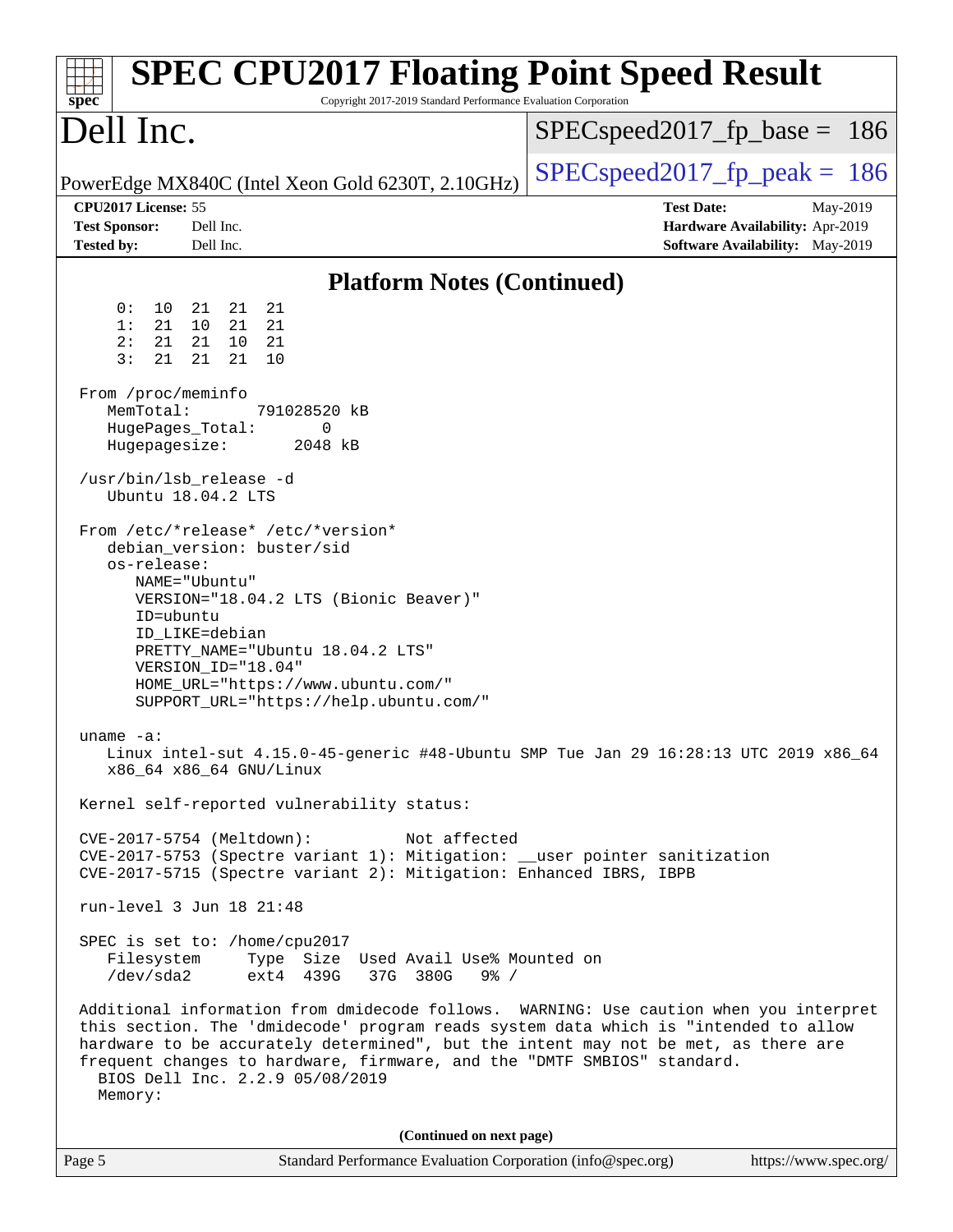### **[spec](http://www.spec.org/) [SPEC CPU2017 Floating Point Speed Result](http://www.spec.org/auto/cpu2017/Docs/result-fields.html#SPECCPU2017FloatingPointSpeedResult)**

Copyright 2017-2019 Standard Performance Evaluation Corporation

## Dell Inc.

[SPECspeed2017\\_fp\\_base =](http://www.spec.org/auto/cpu2017/Docs/result-fields.html#SPECspeed2017fpbase) 186

PowerEdge MX840C (Intel Xeon Gold 6230T, 2.10GHz)  $\left|$  [SPECspeed2017\\_fp\\_peak =](http://www.spec.org/auto/cpu2017/Docs/result-fields.html#SPECspeed2017fppeak) 186

**[CPU2017 License:](http://www.spec.org/auto/cpu2017/Docs/result-fields.html#CPU2017License)** 55 **[Test Date:](http://www.spec.org/auto/cpu2017/Docs/result-fields.html#TestDate)** May-2019 **[Test Sponsor:](http://www.spec.org/auto/cpu2017/Docs/result-fields.html#TestSponsor)** Dell Inc. **[Hardware Availability:](http://www.spec.org/auto/cpu2017/Docs/result-fields.html#HardwareAvailability)** Apr-2019 **[Tested by:](http://www.spec.org/auto/cpu2017/Docs/result-fields.html#Testedby)** Dell Inc. **[Software Availability:](http://www.spec.org/auto/cpu2017/Docs/result-fields.html#SoftwareAvailability)** May-2019

#### **[Platform Notes \(Continued\)](http://www.spec.org/auto/cpu2017/Docs/result-fields.html#PlatformNotes)**

 16x 00AD00B300AD HMA84GR7CJR4N-WM 32 GB 2 rank 2933 8x 00AD063200AD HMA84GR7CJR4N-WM 32 GB 2 rank 2933 24x Not Specified Not Specified

(End of data from sysinfo program)

#### **[Compiler Version Notes](http://www.spec.org/auto/cpu2017/Docs/result-fields.html#CompilerVersionNotes)**

| 619.1bm_s(base, peak) 638.imagick_s(base, peak) 644.nab_s(base, peak)<br>CC.                                                                                                             |
|------------------------------------------------------------------------------------------------------------------------------------------------------------------------------------------|
| Intel(R) C Intel(R) 64 Compiler for applications running on Intel(R) 64,<br>Version 19.0.4.227 Build 20190416<br>Copyright (C) 1985-2019 Intel Corporation. All rights reserved.         |
|                                                                                                                                                                                          |
| --------------------------------<br>607.cactuBSSN_s(base, peak)<br>FC.                                                                                                                   |
| Intel(R) $C++$ Intel(R) 64 Compiler for applications running on Intel(R) 64,<br>Version 19.0.4.227 Build 20190416                                                                        |
| Copyright (C) 1985-2019 Intel Corporation. All rights reserved.<br>$Intel(R)$ C Intel(R) 64 Compiler for applications running on Intel(R) 64,<br>Version 19.0.4.227 Build 20190416       |
| Copyright (C) 1985-2019 Intel Corporation. All rights reserved.<br>$Intel(R)$ Fortran Intel(R) 64 Compiler for applications running on Intel(R)<br>64, Version 19.0.4.227 Build 20190416 |
| Copyright (C) 1985-2019 Intel Corporation. All rights reserved.                                                                                                                          |
| FC 603.bwaves_s(base) 649.fotonik3d_s(base) 654.roms_s(base, peak)                                                                                                                       |
| $Intel(R)$ Fortran Intel(R) 64 Compiler for applications running on Intel(R)<br>64, Version 19.0.4.227 Build 20190416                                                                    |
| Copyright (C) 1985-2019 Intel Corporation. All rights reserved.                                                                                                                          |
| 603.bwaves_s(peak) 649.fotonik3d_s(peak)<br>FC                                                                                                                                           |
| $Intel(R)$ Fortran Intel(R) 64 Compiler for applications running on Intel(R)<br>64, Version 19.0.4.227 Build 20190416<br>Copyright (C) 1985-2019 Intel Corporation. All rights reserved. |
|                                                                                                                                                                                          |

**(Continued on next page)**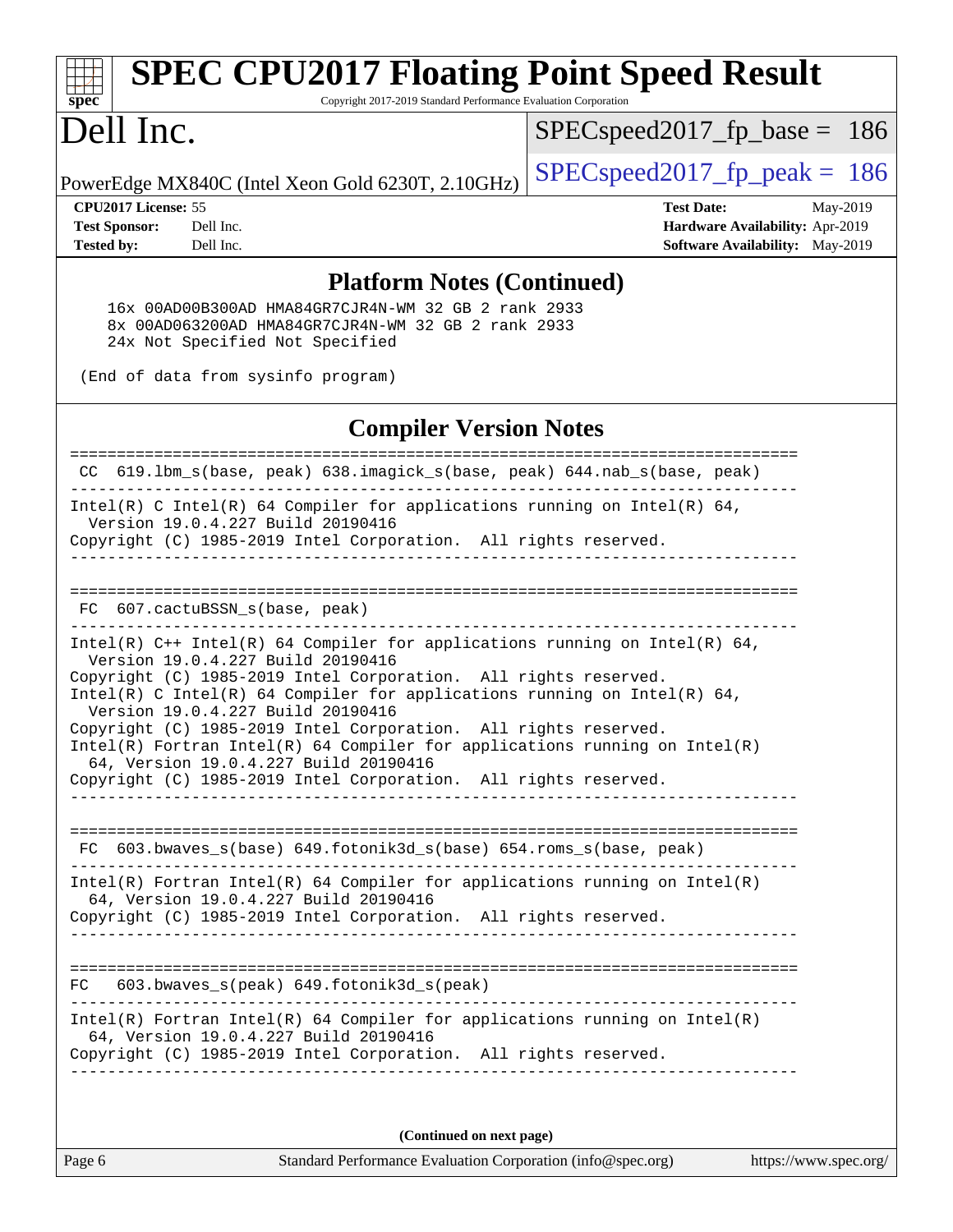| $spec^*$                   | <b>SPEC CPU2017 Floating Point Speed Result</b><br>Copyright 2017-2019 Standard Performance Evaluation Corporation |                                        |  |
|----------------------------|--------------------------------------------------------------------------------------------------------------------|----------------------------------------|--|
| Dell Inc.                  |                                                                                                                    | $SPEC speed2017_fp\_base = 186$        |  |
|                            | PowerEdge MX840C (Intel Xeon Gold 6230T, 2.10GHz)                                                                  | $SPEC speed2017fp peak = 186$          |  |
| <b>CPU2017 License: 55</b> |                                                                                                                    | <b>Test Date:</b><br>May-2019          |  |
| <b>Test Sponsor:</b>       | Dell Inc.                                                                                                          | Hardware Availability: Apr-2019        |  |
| <b>Tested by:</b>          | Dell Inc.                                                                                                          | <b>Software Availability:</b> May-2019 |  |
|                            |                                                                                                                    |                                        |  |

#### **[Compiler Version Notes \(Continued\)](http://www.spec.org/auto/cpu2017/Docs/result-fields.html#CompilerVersionNotes)**

| CC $621.wrf$ s(base) $627.cam4$ s(base, peak) $628.pop2$ s(base)                                                                                                                                                                                                                                        |
|---------------------------------------------------------------------------------------------------------------------------------------------------------------------------------------------------------------------------------------------------------------------------------------------------------|
| Intel(R) Fortran Intel(R) 64 Compiler for applications running on Intel(R)<br>64, Version 19.0.4.227 Build 20190416<br>Copyright (C) 1985-2019 Intel Corporation. All rights reserved.<br>Intel(R) C Intel(R) 64 Compiler for applications running on Intel(R) 64,<br>Version 19.0.4.227 Build 20190416 |
| Copyright (C) 1985-2019 Intel Corporation. All rights reserved.                                                                                                                                                                                                                                         |
| $621.wrf$ s(peak) $628.pop2$ s(peak)<br>CC.                                                                                                                                                                                                                                                             |
| Intel(R) Fortran Intel(R) 64 Compiler for applications running on Intel(R)<br>64, Version 19.0.4.227 Build 20190416<br>Copyright (C) 1985-2019 Intel Corporation. All rights reserved.                                                                                                                  |
| Intel(R) C Intel(R) 64 Compiler for applications running on Intel(R) 64,<br>Version 19.0.4.227 Build 20190416<br>Copyright (C) 1985-2019 Intel Corporation. All rights reserved.                                                                                                                        |
|                                                                                                                                                                                                                                                                                                         |

## **[Base Compiler Invocation](http://www.spec.org/auto/cpu2017/Docs/result-fields.html#BaseCompilerInvocation)**

[C benchmarks](http://www.spec.org/auto/cpu2017/Docs/result-fields.html#Cbenchmarks): [icc -m64 -std=c11](http://www.spec.org/cpu2017/results/res2019q3/cpu2017-20190708-15962.flags.html#user_CCbase_intel_icc_64bit_c11_33ee0cdaae7deeeab2a9725423ba97205ce30f63b9926c2519791662299b76a0318f32ddfffdc46587804de3178b4f9328c46fa7c2b0cd779d7a61945c91cd35)

[Fortran benchmarks](http://www.spec.org/auto/cpu2017/Docs/result-fields.html#Fortranbenchmarks): [ifort -m64](http://www.spec.org/cpu2017/results/res2019q3/cpu2017-20190708-15962.flags.html#user_FCbase_intel_ifort_64bit_24f2bb282fbaeffd6157abe4f878425411749daecae9a33200eee2bee2fe76f3b89351d69a8130dd5949958ce389cf37ff59a95e7a40d588e8d3a57e0c3fd751)

[Benchmarks using both Fortran and C](http://www.spec.org/auto/cpu2017/Docs/result-fields.html#BenchmarksusingbothFortranandC): [ifort -m64](http://www.spec.org/cpu2017/results/res2019q3/cpu2017-20190708-15962.flags.html#user_CC_FCbase_intel_ifort_64bit_24f2bb282fbaeffd6157abe4f878425411749daecae9a33200eee2bee2fe76f3b89351d69a8130dd5949958ce389cf37ff59a95e7a40d588e8d3a57e0c3fd751) [icc -m64 -std=c11](http://www.spec.org/cpu2017/results/res2019q3/cpu2017-20190708-15962.flags.html#user_CC_FCbase_intel_icc_64bit_c11_33ee0cdaae7deeeab2a9725423ba97205ce30f63b9926c2519791662299b76a0318f32ddfffdc46587804de3178b4f9328c46fa7c2b0cd779d7a61945c91cd35)

[Benchmarks using Fortran, C, and C++:](http://www.spec.org/auto/cpu2017/Docs/result-fields.html#BenchmarksusingFortranCandCXX) [icpc -m64](http://www.spec.org/cpu2017/results/res2019q3/cpu2017-20190708-15962.flags.html#user_CC_CXX_FCbase_intel_icpc_64bit_4ecb2543ae3f1412ef961e0650ca070fec7b7afdcd6ed48761b84423119d1bf6bdf5cad15b44d48e7256388bc77273b966e5eb805aefd121eb22e9299b2ec9d9) [icc -m64 -std=c11](http://www.spec.org/cpu2017/results/res2019q3/cpu2017-20190708-15962.flags.html#user_CC_CXX_FCbase_intel_icc_64bit_c11_33ee0cdaae7deeeab2a9725423ba97205ce30f63b9926c2519791662299b76a0318f32ddfffdc46587804de3178b4f9328c46fa7c2b0cd779d7a61945c91cd35) [ifort -m64](http://www.spec.org/cpu2017/results/res2019q3/cpu2017-20190708-15962.flags.html#user_CC_CXX_FCbase_intel_ifort_64bit_24f2bb282fbaeffd6157abe4f878425411749daecae9a33200eee2bee2fe76f3b89351d69a8130dd5949958ce389cf37ff59a95e7a40d588e8d3a57e0c3fd751)

## **[Base Portability Flags](http://www.spec.org/auto/cpu2017/Docs/result-fields.html#BasePortabilityFlags)**

 603.bwaves\_s: [-DSPEC\\_LP64](http://www.spec.org/cpu2017/results/res2019q3/cpu2017-20190708-15962.flags.html#suite_basePORTABILITY603_bwaves_s_DSPEC_LP64) 607.cactuBSSN\_s: [-DSPEC\\_LP64](http://www.spec.org/cpu2017/results/res2019q3/cpu2017-20190708-15962.flags.html#suite_basePORTABILITY607_cactuBSSN_s_DSPEC_LP64) 619.lbm\_s: [-DSPEC\\_LP64](http://www.spec.org/cpu2017/results/res2019q3/cpu2017-20190708-15962.flags.html#suite_basePORTABILITY619_lbm_s_DSPEC_LP64) 621.wrf\_s: [-DSPEC\\_LP64](http://www.spec.org/cpu2017/results/res2019q3/cpu2017-20190708-15962.flags.html#suite_basePORTABILITY621_wrf_s_DSPEC_LP64) [-DSPEC\\_CASE\\_FLAG](http://www.spec.org/cpu2017/results/res2019q3/cpu2017-20190708-15962.flags.html#b621.wrf_s_baseCPORTABILITY_DSPEC_CASE_FLAG) [-convert big\\_endian](http://www.spec.org/cpu2017/results/res2019q3/cpu2017-20190708-15962.flags.html#user_baseFPORTABILITY621_wrf_s_convert_big_endian_c3194028bc08c63ac5d04de18c48ce6d347e4e562e8892b8bdbdc0214820426deb8554edfa529a3fb25a586e65a3d812c835984020483e7e73212c4d31a38223) 627.cam4\_s: [-DSPEC\\_LP64](http://www.spec.org/cpu2017/results/res2019q3/cpu2017-20190708-15962.flags.html#suite_basePORTABILITY627_cam4_s_DSPEC_LP64) [-DSPEC\\_CASE\\_FLAG](http://www.spec.org/cpu2017/results/res2019q3/cpu2017-20190708-15962.flags.html#b627.cam4_s_baseCPORTABILITY_DSPEC_CASE_FLAG)

**(Continued on next page)**

Page 7 Standard Performance Evaluation Corporation [\(info@spec.org\)](mailto:info@spec.org) <https://www.spec.org/>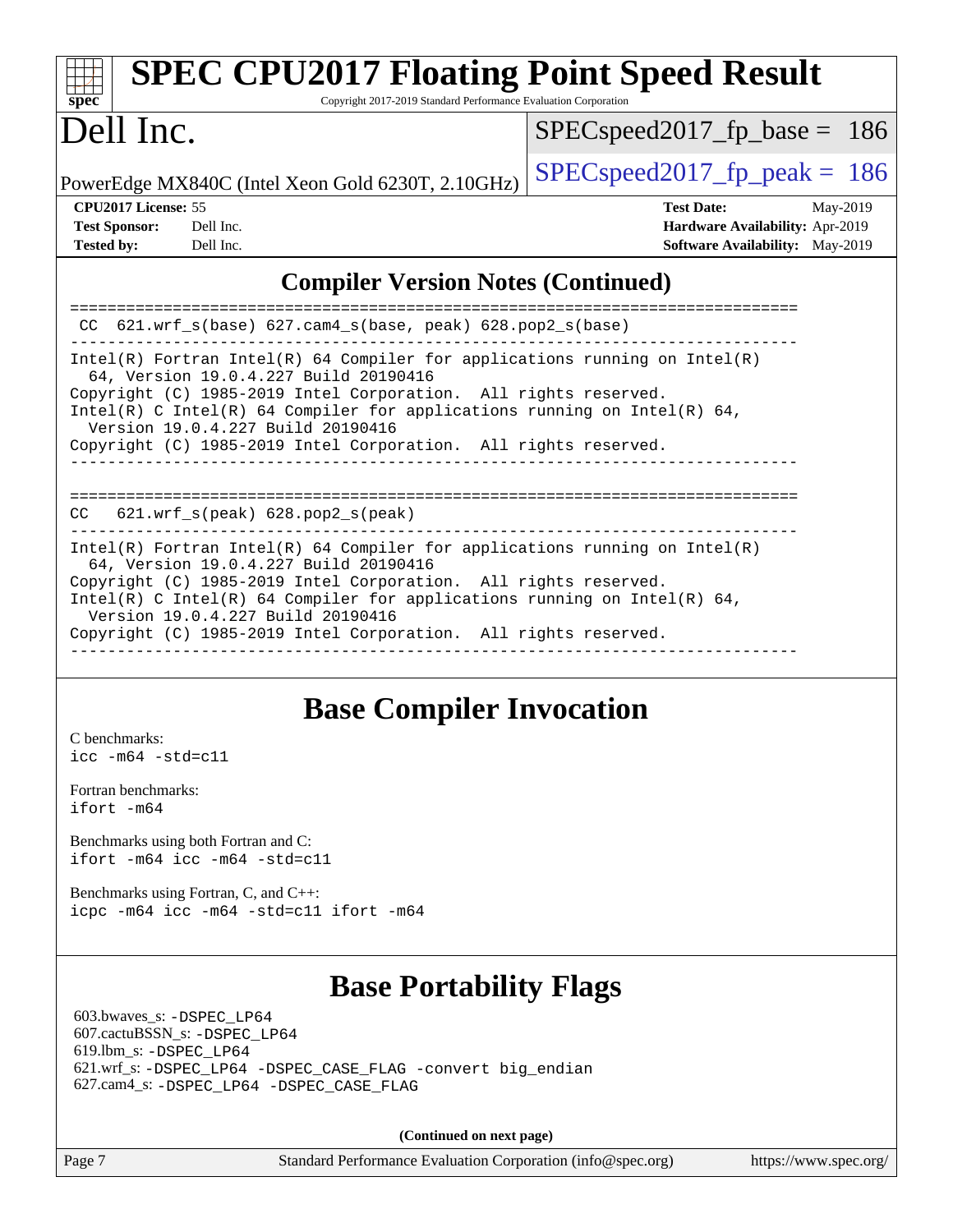# **[spec](http://www.spec.org/)**

## **[SPEC CPU2017 Floating Point Speed Result](http://www.spec.org/auto/cpu2017/Docs/result-fields.html#SPECCPU2017FloatingPointSpeedResult)**

Copyright 2017-2019 Standard Performance Evaluation Corporation

## Dell Inc.

SPECspeed2017 fp base  $= 186$ 

PowerEdge MX840C (Intel Xeon Gold 6230T, 2.10GHz)  $\left|$  [SPECspeed2017\\_fp\\_peak =](http://www.spec.org/auto/cpu2017/Docs/result-fields.html#SPECspeed2017fppeak) 186

**[CPU2017 License:](http://www.spec.org/auto/cpu2017/Docs/result-fields.html#CPU2017License)** 55 **[Test Date:](http://www.spec.org/auto/cpu2017/Docs/result-fields.html#TestDate)** May-2019 **[Test Sponsor:](http://www.spec.org/auto/cpu2017/Docs/result-fields.html#TestSponsor)** Dell Inc. **[Hardware Availability:](http://www.spec.org/auto/cpu2017/Docs/result-fields.html#HardwareAvailability)** Apr-2019 **[Tested by:](http://www.spec.org/auto/cpu2017/Docs/result-fields.html#Testedby)** Dell Inc. **[Software Availability:](http://www.spec.org/auto/cpu2017/Docs/result-fields.html#SoftwareAvailability)** May-2019

## **[Base Portability Flags \(Continued\)](http://www.spec.org/auto/cpu2017/Docs/result-fields.html#BasePortabilityFlags)**

 628.pop2\_s: [-DSPEC\\_LP64](http://www.spec.org/cpu2017/results/res2019q3/cpu2017-20190708-15962.flags.html#suite_basePORTABILITY628_pop2_s_DSPEC_LP64) [-DSPEC\\_CASE\\_FLAG](http://www.spec.org/cpu2017/results/res2019q3/cpu2017-20190708-15962.flags.html#b628.pop2_s_baseCPORTABILITY_DSPEC_CASE_FLAG) [-convert big\\_endian](http://www.spec.org/cpu2017/results/res2019q3/cpu2017-20190708-15962.flags.html#user_baseFPORTABILITY628_pop2_s_convert_big_endian_c3194028bc08c63ac5d04de18c48ce6d347e4e562e8892b8bdbdc0214820426deb8554edfa529a3fb25a586e65a3d812c835984020483e7e73212c4d31a38223) [-assume byterecl](http://www.spec.org/cpu2017/results/res2019q3/cpu2017-20190708-15962.flags.html#user_baseFPORTABILITY628_pop2_s_assume_byterecl_7e47d18b9513cf18525430bbf0f2177aa9bf368bc7a059c09b2c06a34b53bd3447c950d3f8d6c70e3faf3a05c8557d66a5798b567902e8849adc142926523472) 638.imagick\_s: [-DSPEC\\_LP64](http://www.spec.org/cpu2017/results/res2019q3/cpu2017-20190708-15962.flags.html#suite_basePORTABILITY638_imagick_s_DSPEC_LP64) 644.nab\_s: [-DSPEC\\_LP64](http://www.spec.org/cpu2017/results/res2019q3/cpu2017-20190708-15962.flags.html#suite_basePORTABILITY644_nab_s_DSPEC_LP64) 649.fotonik3d\_s: [-DSPEC\\_LP64](http://www.spec.org/cpu2017/results/res2019q3/cpu2017-20190708-15962.flags.html#suite_basePORTABILITY649_fotonik3d_s_DSPEC_LP64) 654.roms\_s: [-DSPEC\\_LP64](http://www.spec.org/cpu2017/results/res2019q3/cpu2017-20190708-15962.flags.html#suite_basePORTABILITY654_roms_s_DSPEC_LP64)

## **[Base Optimization Flags](http://www.spec.org/auto/cpu2017/Docs/result-fields.html#BaseOptimizationFlags)**

#### [C benchmarks](http://www.spec.org/auto/cpu2017/Docs/result-fields.html#Cbenchmarks):

[-xCORE-AVX512](http://www.spec.org/cpu2017/results/res2019q3/cpu2017-20190708-15962.flags.html#user_CCbase_f-xCORE-AVX512) [-ipo](http://www.spec.org/cpu2017/results/res2019q3/cpu2017-20190708-15962.flags.html#user_CCbase_f-ipo) -03 [-no-prec-div](http://www.spec.org/cpu2017/results/res2019q3/cpu2017-20190708-15962.flags.html#user_CCbase_f-no-prec-div) [-qopt-prefetch](http://www.spec.org/cpu2017/results/res2019q3/cpu2017-20190708-15962.flags.html#user_CCbase_f-qopt-prefetch) [-ffinite-math-only](http://www.spec.org/cpu2017/results/res2019q3/cpu2017-20190708-15962.flags.html#user_CCbase_f_finite_math_only_cb91587bd2077682c4b38af759c288ed7c732db004271a9512da14a4f8007909a5f1427ecbf1a0fb78ff2a814402c6114ac565ca162485bbcae155b5e4258871) [-qopt-mem-layout-trans=4](http://www.spec.org/cpu2017/results/res2019q3/cpu2017-20190708-15962.flags.html#user_CCbase_f-qopt-mem-layout-trans_fa39e755916c150a61361b7846f310bcdf6f04e385ef281cadf3647acec3f0ae266d1a1d22d972a7087a248fd4e6ca390a3634700869573d231a252c784941a8) [-qopenmp](http://www.spec.org/cpu2017/results/res2019q3/cpu2017-20190708-15962.flags.html#user_CCbase_qopenmp_16be0c44f24f464004c6784a7acb94aca937f053568ce72f94b139a11c7c168634a55f6653758ddd83bcf7b8463e8028bb0b48b77bcddc6b78d5d95bb1df2967) [-DSPEC\\_OPENMP](http://www.spec.org/cpu2017/results/res2019q3/cpu2017-20190708-15962.flags.html#suite_CCbase_DSPEC_OPENMP)

[Fortran benchmarks](http://www.spec.org/auto/cpu2017/Docs/result-fields.html#Fortranbenchmarks):

```
-DSPEC_OPENMP -xCORE-AVX512 -ipo -O3 -no-prec-div -qopt-prefetch
-ffinite-math-only -qopt-mem-layout-trans=4 -qopenmp
-nostandard-realloc-lhs
```
[Benchmarks using both Fortran and C](http://www.spec.org/auto/cpu2017/Docs/result-fields.html#BenchmarksusingbothFortranandC): [-xCORE-AVX512](http://www.spec.org/cpu2017/results/res2019q3/cpu2017-20190708-15962.flags.html#user_CC_FCbase_f-xCORE-AVX512) [-ipo](http://www.spec.org/cpu2017/results/res2019q3/cpu2017-20190708-15962.flags.html#user_CC_FCbase_f-ipo) [-O3](http://www.spec.org/cpu2017/results/res2019q3/cpu2017-20190708-15962.flags.html#user_CC_FCbase_f-O3) [-no-prec-div](http://www.spec.org/cpu2017/results/res2019q3/cpu2017-20190708-15962.flags.html#user_CC_FCbase_f-no-prec-div) [-qopt-prefetch](http://www.spec.org/cpu2017/results/res2019q3/cpu2017-20190708-15962.flags.html#user_CC_FCbase_f-qopt-prefetch) [-ffinite-math-only](http://www.spec.org/cpu2017/results/res2019q3/cpu2017-20190708-15962.flags.html#user_CC_FCbase_f_finite_math_only_cb91587bd2077682c4b38af759c288ed7c732db004271a9512da14a4f8007909a5f1427ecbf1a0fb78ff2a814402c6114ac565ca162485bbcae155b5e4258871) [-qopt-mem-layout-trans=4](http://www.spec.org/cpu2017/results/res2019q3/cpu2017-20190708-15962.flags.html#user_CC_FCbase_f-qopt-mem-layout-trans_fa39e755916c150a61361b7846f310bcdf6f04e385ef281cadf3647acec3f0ae266d1a1d22d972a7087a248fd4e6ca390a3634700869573d231a252c784941a8) [-qopenmp](http://www.spec.org/cpu2017/results/res2019q3/cpu2017-20190708-15962.flags.html#user_CC_FCbase_qopenmp_16be0c44f24f464004c6784a7acb94aca937f053568ce72f94b139a11c7c168634a55f6653758ddd83bcf7b8463e8028bb0b48b77bcddc6b78d5d95bb1df2967) [-DSPEC\\_OPENMP](http://www.spec.org/cpu2017/results/res2019q3/cpu2017-20190708-15962.flags.html#suite_CC_FCbase_DSPEC_OPENMP) [-nostandard-realloc-lhs](http://www.spec.org/cpu2017/results/res2019q3/cpu2017-20190708-15962.flags.html#user_CC_FCbase_f_2003_std_realloc_82b4557e90729c0f113870c07e44d33d6f5a304b4f63d4c15d2d0f1fab99f5daaed73bdb9275d9ae411527f28b936061aa8b9c8f2d63842963b95c9dd6426b8a)

[Benchmarks using Fortran, C, and C++:](http://www.spec.org/auto/cpu2017/Docs/result-fields.html#BenchmarksusingFortranCandCXX) [-xCORE-AVX512](http://www.spec.org/cpu2017/results/res2019q3/cpu2017-20190708-15962.flags.html#user_CC_CXX_FCbase_f-xCORE-AVX512) [-ipo](http://www.spec.org/cpu2017/results/res2019q3/cpu2017-20190708-15962.flags.html#user_CC_CXX_FCbase_f-ipo) [-O3](http://www.spec.org/cpu2017/results/res2019q3/cpu2017-20190708-15962.flags.html#user_CC_CXX_FCbase_f-O3) [-no-prec-div](http://www.spec.org/cpu2017/results/res2019q3/cpu2017-20190708-15962.flags.html#user_CC_CXX_FCbase_f-no-prec-div) [-qopt-prefetch](http://www.spec.org/cpu2017/results/res2019q3/cpu2017-20190708-15962.flags.html#user_CC_CXX_FCbase_f-qopt-prefetch) [-ffinite-math-only](http://www.spec.org/cpu2017/results/res2019q3/cpu2017-20190708-15962.flags.html#user_CC_CXX_FCbase_f_finite_math_only_cb91587bd2077682c4b38af759c288ed7c732db004271a9512da14a4f8007909a5f1427ecbf1a0fb78ff2a814402c6114ac565ca162485bbcae155b5e4258871) [-qopt-mem-layout-trans=4](http://www.spec.org/cpu2017/results/res2019q3/cpu2017-20190708-15962.flags.html#user_CC_CXX_FCbase_f-qopt-mem-layout-trans_fa39e755916c150a61361b7846f310bcdf6f04e385ef281cadf3647acec3f0ae266d1a1d22d972a7087a248fd4e6ca390a3634700869573d231a252c784941a8) [-qopenmp](http://www.spec.org/cpu2017/results/res2019q3/cpu2017-20190708-15962.flags.html#user_CC_CXX_FCbase_qopenmp_16be0c44f24f464004c6784a7acb94aca937f053568ce72f94b139a11c7c168634a55f6653758ddd83bcf7b8463e8028bb0b48b77bcddc6b78d5d95bb1df2967) [-DSPEC\\_OPENMP](http://www.spec.org/cpu2017/results/res2019q3/cpu2017-20190708-15962.flags.html#suite_CC_CXX_FCbase_DSPEC_OPENMP) [-nostandard-realloc-lhs](http://www.spec.org/cpu2017/results/res2019q3/cpu2017-20190708-15962.flags.html#user_CC_CXX_FCbase_f_2003_std_realloc_82b4557e90729c0f113870c07e44d33d6f5a304b4f63d4c15d2d0f1fab99f5daaed73bdb9275d9ae411527f28b936061aa8b9c8f2d63842963b95c9dd6426b8a)

## **[Peak Compiler Invocation](http://www.spec.org/auto/cpu2017/Docs/result-fields.html#PeakCompilerInvocation)**

```
C benchmarks: 
icc -m64 -std=c11
```
[Fortran benchmarks](http://www.spec.org/auto/cpu2017/Docs/result-fields.html#Fortranbenchmarks): [ifort -m64](http://www.spec.org/cpu2017/results/res2019q3/cpu2017-20190708-15962.flags.html#user_FCpeak_intel_ifort_64bit_24f2bb282fbaeffd6157abe4f878425411749daecae9a33200eee2bee2fe76f3b89351d69a8130dd5949958ce389cf37ff59a95e7a40d588e8d3a57e0c3fd751)

[Benchmarks using both Fortran and C](http://www.spec.org/auto/cpu2017/Docs/result-fields.html#BenchmarksusingbothFortranandC): [ifort -m64](http://www.spec.org/cpu2017/results/res2019q3/cpu2017-20190708-15962.flags.html#user_CC_FCpeak_intel_ifort_64bit_24f2bb282fbaeffd6157abe4f878425411749daecae9a33200eee2bee2fe76f3b89351d69a8130dd5949958ce389cf37ff59a95e7a40d588e8d3a57e0c3fd751) [icc -m64 -std=c11](http://www.spec.org/cpu2017/results/res2019q3/cpu2017-20190708-15962.flags.html#user_CC_FCpeak_intel_icc_64bit_c11_33ee0cdaae7deeeab2a9725423ba97205ce30f63b9926c2519791662299b76a0318f32ddfffdc46587804de3178b4f9328c46fa7c2b0cd779d7a61945c91cd35)

[Benchmarks using Fortran, C, and C++:](http://www.spec.org/auto/cpu2017/Docs/result-fields.html#BenchmarksusingFortranCandCXX) [icpc -m64](http://www.spec.org/cpu2017/results/res2019q3/cpu2017-20190708-15962.flags.html#user_CC_CXX_FCpeak_intel_icpc_64bit_4ecb2543ae3f1412ef961e0650ca070fec7b7afdcd6ed48761b84423119d1bf6bdf5cad15b44d48e7256388bc77273b966e5eb805aefd121eb22e9299b2ec9d9) [icc -m64 -std=c11](http://www.spec.org/cpu2017/results/res2019q3/cpu2017-20190708-15962.flags.html#user_CC_CXX_FCpeak_intel_icc_64bit_c11_33ee0cdaae7deeeab2a9725423ba97205ce30f63b9926c2519791662299b76a0318f32ddfffdc46587804de3178b4f9328c46fa7c2b0cd779d7a61945c91cd35) [ifort -m64](http://www.spec.org/cpu2017/results/res2019q3/cpu2017-20190708-15962.flags.html#user_CC_CXX_FCpeak_intel_ifort_64bit_24f2bb282fbaeffd6157abe4f878425411749daecae9a33200eee2bee2fe76f3b89351d69a8130dd5949958ce389cf37ff59a95e7a40d588e8d3a57e0c3fd751)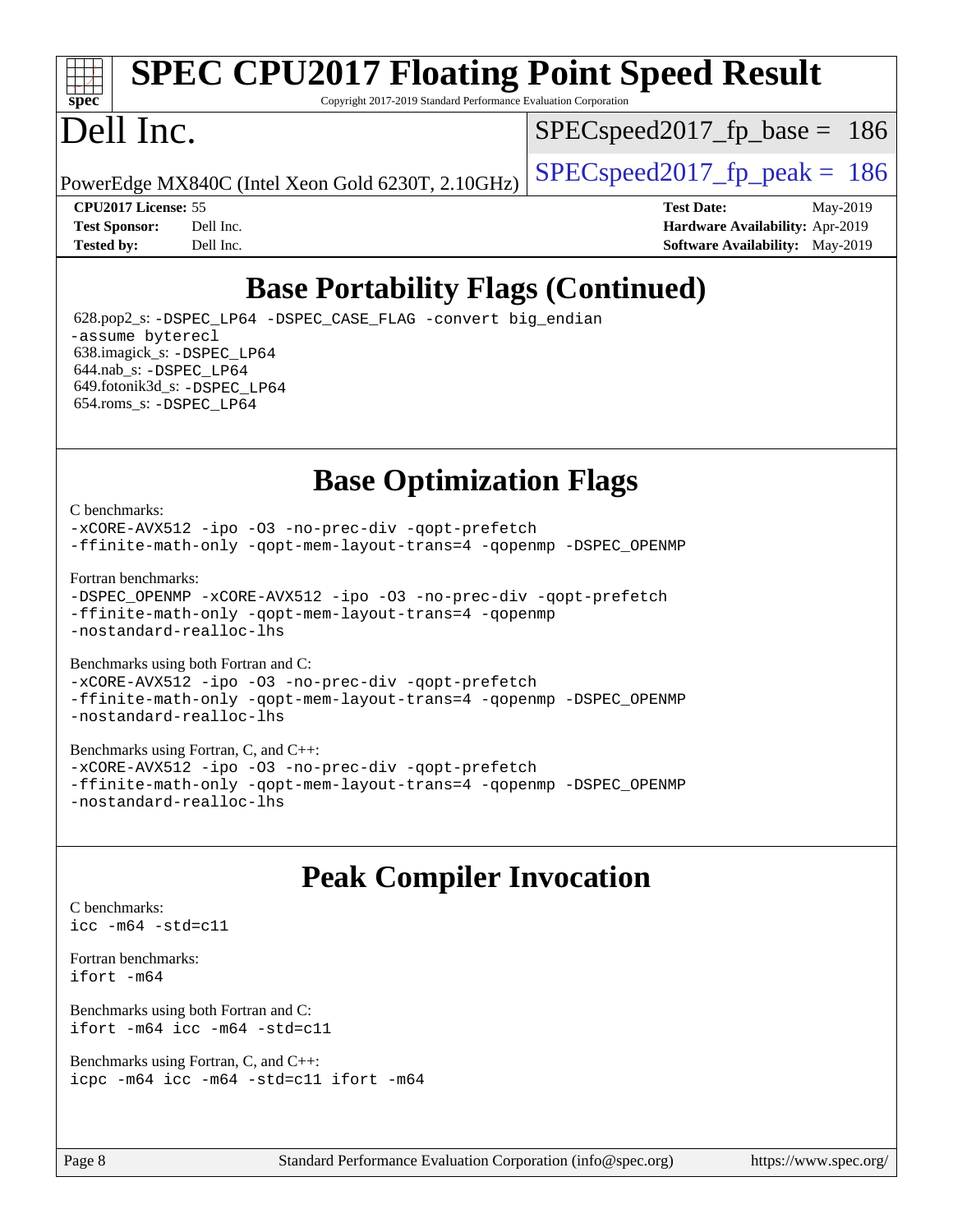### **[spec](http://www.spec.org/) [SPEC CPU2017 Floating Point Speed Result](http://www.spec.org/auto/cpu2017/Docs/result-fields.html#SPECCPU2017FloatingPointSpeedResult)** Copyright 2017-2019 Standard Performance Evaluation Corporation Dell Inc. PowerEdge MX840C (Intel Xeon Gold 6230T, 2.10GHz)  $\left|$  [SPECspeed2017\\_fp\\_peak =](http://www.spec.org/auto/cpu2017/Docs/result-fields.html#SPECspeed2017fppeak) 186 SPECspeed2017 fp base  $= 186$ **[CPU2017 License:](http://www.spec.org/auto/cpu2017/Docs/result-fields.html#CPU2017License)** 55 **[Test Date:](http://www.spec.org/auto/cpu2017/Docs/result-fields.html#TestDate)** May-2019 **[Test Sponsor:](http://www.spec.org/auto/cpu2017/Docs/result-fields.html#TestSponsor)** Dell Inc. **[Hardware Availability:](http://www.spec.org/auto/cpu2017/Docs/result-fields.html#HardwareAvailability)** Apr-2019 **[Tested by:](http://www.spec.org/auto/cpu2017/Docs/result-fields.html#Testedby)** Dell Inc. Dell Inc. **[Software Availability:](http://www.spec.org/auto/cpu2017/Docs/result-fields.html#SoftwareAvailability)** May-2019 **[Peak Portability Flags](http://www.spec.org/auto/cpu2017/Docs/result-fields.html#PeakPortabilityFlags)** Same as Base Portability Flags **[Peak Optimization Flags](http://www.spec.org/auto/cpu2017/Docs/result-fields.html#PeakOptimizationFlags)** [C benchmarks](http://www.spec.org/auto/cpu2017/Docs/result-fields.html#Cbenchmarks): [-xCORE-AVX512](http://www.spec.org/cpu2017/results/res2019q3/cpu2017-20190708-15962.flags.html#user_CCpeak_f-xCORE-AVX512) [-ipo](http://www.spec.org/cpu2017/results/res2019q3/cpu2017-20190708-15962.flags.html#user_CCpeak_f-ipo) [-O3](http://www.spec.org/cpu2017/results/res2019q3/cpu2017-20190708-15962.flags.html#user_CCpeak_f-O3) [-no-prec-div](http://www.spec.org/cpu2017/results/res2019q3/cpu2017-20190708-15962.flags.html#user_CCpeak_f-no-prec-div) [-qopt-prefetch](http://www.spec.org/cpu2017/results/res2019q3/cpu2017-20190708-15962.flags.html#user_CCpeak_f-qopt-prefetch) [-ffinite-math-only](http://www.spec.org/cpu2017/results/res2019q3/cpu2017-20190708-15962.flags.html#user_CCpeak_f_finite_math_only_cb91587bd2077682c4b38af759c288ed7c732db004271a9512da14a4f8007909a5f1427ecbf1a0fb78ff2a814402c6114ac565ca162485bbcae155b5e4258871) [-qopt-mem-layout-trans=4](http://www.spec.org/cpu2017/results/res2019q3/cpu2017-20190708-15962.flags.html#user_CCpeak_f-qopt-mem-layout-trans_fa39e755916c150a61361b7846f310bcdf6f04e385ef281cadf3647acec3f0ae266d1a1d22d972a7087a248fd4e6ca390a3634700869573d231a252c784941a8) [-qopenmp](http://www.spec.org/cpu2017/results/res2019q3/cpu2017-20190708-15962.flags.html#user_CCpeak_qopenmp_16be0c44f24f464004c6784a7acb94aca937f053568ce72f94b139a11c7c168634a55f6653758ddd83bcf7b8463e8028bb0b48b77bcddc6b78d5d95bb1df2967) [-DSPEC\\_OPENMP](http://www.spec.org/cpu2017/results/res2019q3/cpu2017-20190708-15962.flags.html#suite_CCpeak_DSPEC_OPENMP) [Fortran benchmarks](http://www.spec.org/auto/cpu2017/Docs/result-fields.html#Fortranbenchmarks): 603.bwaves\_s: [-prof-gen](http://www.spec.org/cpu2017/results/res2019q3/cpu2017-20190708-15962.flags.html#user_peakPASS1_FFLAGSPASS1_LDFLAGS603_bwaves_s_prof_gen_5aa4926d6013ddb2a31985c654b3eb18169fc0c6952a63635c234f711e6e63dd76e94ad52365559451ec499a2cdb89e4dc58ba4c67ef54ca681ffbe1461d6b36)(pass 1) [-prof-use](http://www.spec.org/cpu2017/results/res2019q3/cpu2017-20190708-15962.flags.html#user_peakPASS2_FFLAGSPASS2_LDFLAGS603_bwaves_s_prof_use_1a21ceae95f36a2b53c25747139a6c16ca95bd9def2a207b4f0849963b97e94f5260e30a0c64f4bb623698870e679ca08317ef8150905d41bd88c6f78df73f19)(pass 2) [-DSPEC\\_SUPPRESS\\_OPENMP](http://www.spec.org/cpu2017/results/res2019q3/cpu2017-20190708-15962.flags.html#suite_peakPASS1_FOPTIMIZE603_bwaves_s_DSPEC_SUPPRESS_OPENMP) [-DSPEC\\_OPENMP](http://www.spec.org/cpu2017/results/res2019q3/cpu2017-20190708-15962.flags.html#suite_peakPASS2_FOPTIMIZE603_bwaves_s_DSPEC_OPENMP) [-O2](http://www.spec.org/cpu2017/results/res2019q3/cpu2017-20190708-15962.flags.html#user_peakPASS1_FOPTIMIZE603_bwaves_s_f-O2) [-xCORE-AVX512](http://www.spec.org/cpu2017/results/res2019q3/cpu2017-20190708-15962.flags.html#user_peakPASS2_FOPTIMIZE603_bwaves_s_f-xCORE-AVX512) [-qopt-prefetch](http://www.spec.org/cpu2017/results/res2019q3/cpu2017-20190708-15962.flags.html#user_peakPASS1_FOPTIMIZEPASS2_FOPTIMIZE603_bwaves_s_f-qopt-prefetch) [-ipo](http://www.spec.org/cpu2017/results/res2019q3/cpu2017-20190708-15962.flags.html#user_peakPASS2_FOPTIMIZE603_bwaves_s_f-ipo) [-O3](http://www.spec.org/cpu2017/results/res2019q3/cpu2017-20190708-15962.flags.html#user_peakPASS2_FOPTIMIZE603_bwaves_s_f-O3) [-ffinite-math-only](http://www.spec.org/cpu2017/results/res2019q3/cpu2017-20190708-15962.flags.html#user_peakPASS1_FOPTIMIZEPASS2_FOPTIMIZE603_bwaves_s_f_finite_math_only_cb91587bd2077682c4b38af759c288ed7c732db004271a9512da14a4f8007909a5f1427ecbf1a0fb78ff2a814402c6114ac565ca162485bbcae155b5e4258871) [-no-prec-div](http://www.spec.org/cpu2017/results/res2019q3/cpu2017-20190708-15962.flags.html#user_peakPASS2_FOPTIMIZE603_bwaves_s_f-no-prec-div) [-qopt-mem-layout-trans=4](http://www.spec.org/cpu2017/results/res2019q3/cpu2017-20190708-15962.flags.html#user_peakPASS1_FOPTIMIZEPASS2_FOPTIMIZE603_bwaves_s_f-qopt-mem-layout-trans_fa39e755916c150a61361b7846f310bcdf6f04e385ef281cadf3647acec3f0ae266d1a1d22d972a7087a248fd4e6ca390a3634700869573d231a252c784941a8) [-qopenmp](http://www.spec.org/cpu2017/results/res2019q3/cpu2017-20190708-15962.flags.html#user_peakPASS2_FOPTIMIZE603_bwaves_s_qopenmp_16be0c44f24f464004c6784a7acb94aca937f053568ce72f94b139a11c7c168634a55f6653758ddd83bcf7b8463e8028bb0b48b77bcddc6b78d5d95bb1df2967) [-nostandard-realloc-lhs](http://www.spec.org/cpu2017/results/res2019q3/cpu2017-20190708-15962.flags.html#user_peakEXTRA_FOPTIMIZE603_bwaves_s_f_2003_std_realloc_82b4557e90729c0f113870c07e44d33d6f5a304b4f63d4c15d2d0f1fab99f5daaed73bdb9275d9ae411527f28b936061aa8b9c8f2d63842963b95c9dd6426b8a) 649.fotonik3d\_s: Same as 603.bwaves\_s 654.roms\_s: [-DSPEC\\_OPENMP](http://www.spec.org/cpu2017/results/res2019q3/cpu2017-20190708-15962.flags.html#suite_peakFOPTIMIZE654_roms_s_DSPEC_OPENMP) [-xCORE-AVX512](http://www.spec.org/cpu2017/results/res2019q3/cpu2017-20190708-15962.flags.html#user_peakFOPTIMIZE654_roms_s_f-xCORE-AVX512) [-ipo](http://www.spec.org/cpu2017/results/res2019q3/cpu2017-20190708-15962.flags.html#user_peakFOPTIMIZE654_roms_s_f-ipo) [-O3](http://www.spec.org/cpu2017/results/res2019q3/cpu2017-20190708-15962.flags.html#user_peakFOPTIMIZE654_roms_s_f-O3) [-no-prec-div](http://www.spec.org/cpu2017/results/res2019q3/cpu2017-20190708-15962.flags.html#user_peakFOPTIMIZE654_roms_s_f-no-prec-div) [-qopt-prefetch](http://www.spec.org/cpu2017/results/res2019q3/cpu2017-20190708-15962.flags.html#user_peakFOPTIMIZE654_roms_s_f-qopt-prefetch) [-ffinite-math-only](http://www.spec.org/cpu2017/results/res2019q3/cpu2017-20190708-15962.flags.html#user_peakFOPTIMIZE654_roms_s_f_finite_math_only_cb91587bd2077682c4b38af759c288ed7c732db004271a9512da14a4f8007909a5f1427ecbf1a0fb78ff2a814402c6114ac565ca162485bbcae155b5e4258871) [-qopt-mem-layout-trans=4](http://www.spec.org/cpu2017/results/res2019q3/cpu2017-20190708-15962.flags.html#user_peakFOPTIMIZE654_roms_s_f-qopt-mem-layout-trans_fa39e755916c150a61361b7846f310bcdf6f04e385ef281cadf3647acec3f0ae266d1a1d22d972a7087a248fd4e6ca390a3634700869573d231a252c784941a8) [-qopenmp](http://www.spec.org/cpu2017/results/res2019q3/cpu2017-20190708-15962.flags.html#user_peakFOPTIMIZE654_roms_s_qopenmp_16be0c44f24f464004c6784a7acb94aca937f053568ce72f94b139a11c7c168634a55f6653758ddd83bcf7b8463e8028bb0b48b77bcddc6b78d5d95bb1df2967) [-nostandard-realloc-lhs](http://www.spec.org/cpu2017/results/res2019q3/cpu2017-20190708-15962.flags.html#user_peakEXTRA_FOPTIMIZE654_roms_s_f_2003_std_realloc_82b4557e90729c0f113870c07e44d33d6f5a304b4f63d4c15d2d0f1fab99f5daaed73bdb9275d9ae411527f28b936061aa8b9c8f2d63842963b95c9dd6426b8a) [Benchmarks using both Fortran and C](http://www.spec.org/auto/cpu2017/Docs/result-fields.html#BenchmarksusingbothFortranandC): 621.wrf\_s: [-prof-gen](http://www.spec.org/cpu2017/results/res2019q3/cpu2017-20190708-15962.flags.html#user_peakPASS1_CFLAGSPASS1_FFLAGSPASS1_LDFLAGS621_wrf_s_prof_gen_5aa4926d6013ddb2a31985c654b3eb18169fc0c6952a63635c234f711e6e63dd76e94ad52365559451ec499a2cdb89e4dc58ba4c67ef54ca681ffbe1461d6b36)(pass 1) [-prof-use](http://www.spec.org/cpu2017/results/res2019q3/cpu2017-20190708-15962.flags.html#user_peakPASS2_CFLAGSPASS2_FFLAGSPASS2_LDFLAGS621_wrf_s_prof_use_1a21ceae95f36a2b53c25747139a6c16ca95bd9def2a207b4f0849963b97e94f5260e30a0c64f4bb623698870e679ca08317ef8150905d41bd88c6f78df73f19)(pass 2) [-O2](http://www.spec.org/cpu2017/results/res2019q3/cpu2017-20190708-15962.flags.html#user_peakPASS1_COPTIMIZEPASS1_FOPTIMIZE621_wrf_s_f-O2) [-xCORE-AVX512](http://www.spec.org/cpu2017/results/res2019q3/cpu2017-20190708-15962.flags.html#user_peakPASS2_COPTIMIZEPASS2_FOPTIMIZE621_wrf_s_f-xCORE-AVX512)

[-qopt-prefetch](http://www.spec.org/cpu2017/results/res2019q3/cpu2017-20190708-15962.flags.html#user_peakPASS1_COPTIMIZEPASS1_FOPTIMIZEPASS2_COPTIMIZEPASS2_FOPTIMIZE621_wrf_s_f-qopt-prefetch) [-ipo](http://www.spec.org/cpu2017/results/res2019q3/cpu2017-20190708-15962.flags.html#user_peakPASS2_COPTIMIZEPASS2_FOPTIMIZE621_wrf_s_f-ipo) [-O3](http://www.spec.org/cpu2017/results/res2019q3/cpu2017-20190708-15962.flags.html#user_peakPASS2_COPTIMIZEPASS2_FOPTIMIZE621_wrf_s_f-O3) [-ffinite-math-only](http://www.spec.org/cpu2017/results/res2019q3/cpu2017-20190708-15962.flags.html#user_peakPASS1_COPTIMIZEPASS1_FOPTIMIZEPASS2_COPTIMIZEPASS2_FOPTIMIZE621_wrf_s_f_finite_math_only_cb91587bd2077682c4b38af759c288ed7c732db004271a9512da14a4f8007909a5f1427ecbf1a0fb78ff2a814402c6114ac565ca162485bbcae155b5e4258871) [-no-prec-div](http://www.spec.org/cpu2017/results/res2019q3/cpu2017-20190708-15962.flags.html#user_peakPASS2_COPTIMIZEPASS2_FOPTIMIZE621_wrf_s_f-no-prec-div) [-qopt-mem-layout-trans=4](http://www.spec.org/cpu2017/results/res2019q3/cpu2017-20190708-15962.flags.html#user_peakPASS1_COPTIMIZEPASS1_FOPTIMIZEPASS2_COPTIMIZEPASS2_FOPTIMIZE621_wrf_s_f-qopt-mem-layout-trans_fa39e755916c150a61361b7846f310bcdf6f04e385ef281cadf3647acec3f0ae266d1a1d22d972a7087a248fd4e6ca390a3634700869573d231a252c784941a8) [-DSPEC\\_SUPPRESS\\_OPENMP](http://www.spec.org/cpu2017/results/res2019q3/cpu2017-20190708-15962.flags.html#suite_peakPASS1_COPTIMIZEPASS1_FOPTIMIZE621_wrf_s_DSPEC_SUPPRESS_OPENMP) [-qopenmp](http://www.spec.org/cpu2017/results/res2019q3/cpu2017-20190708-15962.flags.html#user_peakPASS2_COPTIMIZEPASS2_FOPTIMIZE621_wrf_s_qopenmp_16be0c44f24f464004c6784a7acb94aca937f053568ce72f94b139a11c7c168634a55f6653758ddd83bcf7b8463e8028bb0b48b77bcddc6b78d5d95bb1df2967) [-DSPEC\\_OPENMP](http://www.spec.org/cpu2017/results/res2019q3/cpu2017-20190708-15962.flags.html#suite_peakPASS2_COPTIMIZEPASS2_FOPTIMIZE621_wrf_s_DSPEC_OPENMP) [-nostandard-realloc-lhs](http://www.spec.org/cpu2017/results/res2019q3/cpu2017-20190708-15962.flags.html#user_peakEXTRA_FOPTIMIZE621_wrf_s_f_2003_std_realloc_82b4557e90729c0f113870c07e44d33d6f5a304b4f63d4c15d2d0f1fab99f5daaed73bdb9275d9ae411527f28b936061aa8b9c8f2d63842963b95c9dd6426b8a)

 627.cam4\_s: [-xCORE-AVX512](http://www.spec.org/cpu2017/results/res2019q3/cpu2017-20190708-15962.flags.html#user_peakCOPTIMIZEFOPTIMIZE627_cam4_s_f-xCORE-AVX512) [-ipo](http://www.spec.org/cpu2017/results/res2019q3/cpu2017-20190708-15962.flags.html#user_peakCOPTIMIZEFOPTIMIZE627_cam4_s_f-ipo) [-O3](http://www.spec.org/cpu2017/results/res2019q3/cpu2017-20190708-15962.flags.html#user_peakCOPTIMIZEFOPTIMIZE627_cam4_s_f-O3) [-no-prec-div](http://www.spec.org/cpu2017/results/res2019q3/cpu2017-20190708-15962.flags.html#user_peakCOPTIMIZEFOPTIMIZE627_cam4_s_f-no-prec-div) [-qopt-prefetch](http://www.spec.org/cpu2017/results/res2019q3/cpu2017-20190708-15962.flags.html#user_peakCOPTIMIZEFOPTIMIZE627_cam4_s_f-qopt-prefetch) [-ffinite-math-only](http://www.spec.org/cpu2017/results/res2019q3/cpu2017-20190708-15962.flags.html#user_peakCOPTIMIZEFOPTIMIZE627_cam4_s_f_finite_math_only_cb91587bd2077682c4b38af759c288ed7c732db004271a9512da14a4f8007909a5f1427ecbf1a0fb78ff2a814402c6114ac565ca162485bbcae155b5e4258871) [-qopt-mem-layout-trans=4](http://www.spec.org/cpu2017/results/res2019q3/cpu2017-20190708-15962.flags.html#user_peakCOPTIMIZEFOPTIMIZE627_cam4_s_f-qopt-mem-layout-trans_fa39e755916c150a61361b7846f310bcdf6f04e385ef281cadf3647acec3f0ae266d1a1d22d972a7087a248fd4e6ca390a3634700869573d231a252c784941a8) [-qopenmp](http://www.spec.org/cpu2017/results/res2019q3/cpu2017-20190708-15962.flags.html#user_peakCOPTIMIZEFOPTIMIZE627_cam4_s_qopenmp_16be0c44f24f464004c6784a7acb94aca937f053568ce72f94b139a11c7c168634a55f6653758ddd83bcf7b8463e8028bb0b48b77bcddc6b78d5d95bb1df2967) [-DSPEC\\_OPENMP](http://www.spec.org/cpu2017/results/res2019q3/cpu2017-20190708-15962.flags.html#suite_peakCOPTIMIZEFOPTIMIZE627_cam4_s_DSPEC_OPENMP) [-nostandard-realloc-lhs](http://www.spec.org/cpu2017/results/res2019q3/cpu2017-20190708-15962.flags.html#user_peakEXTRA_FOPTIMIZE627_cam4_s_f_2003_std_realloc_82b4557e90729c0f113870c07e44d33d6f5a304b4f63d4c15d2d0f1fab99f5daaed73bdb9275d9ae411527f28b936061aa8b9c8f2d63842963b95c9dd6426b8a)

628.pop2\_s: Same as 621.wrf\_s

[Benchmarks using Fortran, C, and C++:](http://www.spec.org/auto/cpu2017/Docs/result-fields.html#BenchmarksusingFortranCandCXX) [-xCORE-AVX512](http://www.spec.org/cpu2017/results/res2019q3/cpu2017-20190708-15962.flags.html#user_CC_CXX_FCpeak_f-xCORE-AVX512) [-ipo](http://www.spec.org/cpu2017/results/res2019q3/cpu2017-20190708-15962.flags.html#user_CC_CXX_FCpeak_f-ipo) [-O3](http://www.spec.org/cpu2017/results/res2019q3/cpu2017-20190708-15962.flags.html#user_CC_CXX_FCpeak_f-O3) [-no-prec-div](http://www.spec.org/cpu2017/results/res2019q3/cpu2017-20190708-15962.flags.html#user_CC_CXX_FCpeak_f-no-prec-div) [-qopt-prefetch](http://www.spec.org/cpu2017/results/res2019q3/cpu2017-20190708-15962.flags.html#user_CC_CXX_FCpeak_f-qopt-prefetch) [-ffinite-math-only](http://www.spec.org/cpu2017/results/res2019q3/cpu2017-20190708-15962.flags.html#user_CC_CXX_FCpeak_f_finite_math_only_cb91587bd2077682c4b38af759c288ed7c732db004271a9512da14a4f8007909a5f1427ecbf1a0fb78ff2a814402c6114ac565ca162485bbcae155b5e4258871) [-qopt-mem-layout-trans=4](http://www.spec.org/cpu2017/results/res2019q3/cpu2017-20190708-15962.flags.html#user_CC_CXX_FCpeak_f-qopt-mem-layout-trans_fa39e755916c150a61361b7846f310bcdf6f04e385ef281cadf3647acec3f0ae266d1a1d22d972a7087a248fd4e6ca390a3634700869573d231a252c784941a8) [-qopenmp](http://www.spec.org/cpu2017/results/res2019q3/cpu2017-20190708-15962.flags.html#user_CC_CXX_FCpeak_qopenmp_16be0c44f24f464004c6784a7acb94aca937f053568ce72f94b139a11c7c168634a55f6653758ddd83bcf7b8463e8028bb0b48b77bcddc6b78d5d95bb1df2967) [-DSPEC\\_OPENMP](http://www.spec.org/cpu2017/results/res2019q3/cpu2017-20190708-15962.flags.html#suite_CC_CXX_FCpeak_DSPEC_OPENMP) [-nostandard-realloc-lhs](http://www.spec.org/cpu2017/results/res2019q3/cpu2017-20190708-15962.flags.html#user_CC_CXX_FCpeak_f_2003_std_realloc_82b4557e90729c0f113870c07e44d33d6f5a304b4f63d4c15d2d0f1fab99f5daaed73bdb9275d9ae411527f28b936061aa8b9c8f2d63842963b95c9dd6426b8a)

The flags files that were used to format this result can be browsed at <http://www.spec.org/cpu2017/flags/Intel-ic18.0-official-linux64.2019-04-02.html> <http://www.spec.org/cpu2017/flags/Dell-Platform-Flags-PowerEdge14G-revE3.html>